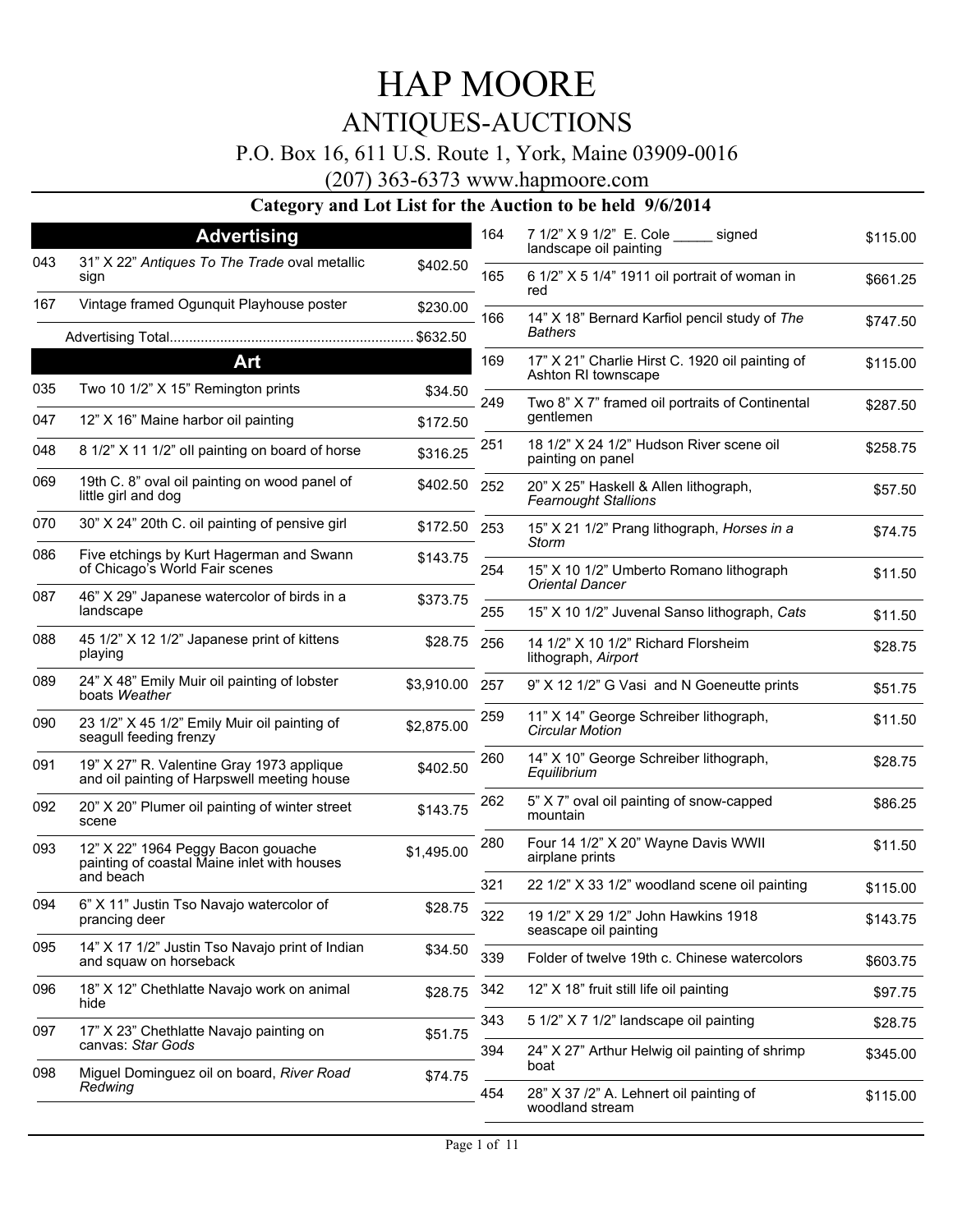### P.O. Box 16, 611 U.S. Route 1, York, Maine 03909-0016

(207) 363-6373 www.hapmoore.com

| 471 | 20" X 24" Dorothea S. Browne oil painting of<br>farm buildings                     | \$115.00           | 506        | The Baby's Bouquet, Flora, Under the<br>Window, The Book of Nonsense,                   | \$115.00   |
|-----|------------------------------------------------------------------------------------|--------------------|------------|-----------------------------------------------------------------------------------------|------------|
| 472 | 17 1/2" X 23 1/2" John Neal oil painting of<br><b>Perkins Cove</b>                 | \$115.00           | 507        | Thomas Hailes: Male Costumes                                                            | \$632.50   |
| 473 | 9" X 7" W. L. DeLacy watercolor of fisherman                                       | \$143.75           | 508        | Thomas Hailes: Female Costumes                                                          | \$575.00   |
|     |                                                                                    |                    | 509        | Dresses and Decorations of the Middle Ages                                              | \$632.50   |
|     | <b>Books</b>                                                                       |                    | 510        | A History of the Fishes of the British Islands                                          | \$632.50   |
| 112 | Lot of books, three with Andrew Wyeth<br>illustrations                             | \$115.00           | 511        | Folk - Tales of Bengal                                                                  | \$115.00   |
| 331 | T. Roosevelt African Game Trails and two                                           | \$115.00           | 512        | Hindu Pantheon                                                                          | \$115.00   |
|     | other T. Roosevelt first ed. books                                                 |                    | 513        | <b>British Wild Flowers</b>                                                             | \$143.75   |
| 332 | Four vols 1825. Rollins' Ancient History                                           | \$115.00           | 514        | Beautiful Leaved Plants, Natural History of<br>New & Rare Ferns                         | \$115.00   |
| 333 | Hare's Walks in London                                                             | \$11.50            | 515        | The Native Flowers and Ferns of the United                                              |            |
| 334 | Bowditch's 1857 Practical Navigator                                                | \$28.75            |            | <b>States</b>                                                                           | \$345.00   |
| 335 | Two vols. 1815 Edgeworth's Practical<br>Education                                  | \$28.75            | 516        | Illustrations of the Birds of California, Texas,<br>Oregon, British and Russian America | \$1,035.00 |
| 338 | Rolf Roeingh book of color miniatures                                              | \$86.25            | 517        | The Birds of Haiti and San Domingo                                                      | \$690.00   |
| 340 | Book: Die Stanzen Raffaels                                                         | \$11.50            | 518        | A History of British Birds                                                              | \$172.50   |
| 375 | 48 Vols. 1877 Adams & Black Waverly<br>Novels                                      | \$402.50           | 519        | THe Feathered Tribes of the British Islands                                             | \$345.00   |
| 376 | 30 Vols. The Works of Dickens, Chapman &<br>Hall, publisher                        | \$373.75           | 520<br>521 | Charles Russell: Good Medicine                                                          | \$28.75    |
| 377 | Lot of 10 misc. leather-bound books                                                |                    |            | Celia Thaxter: An Island Garden                                                         | \$115.00   |
| 378 | 2 Vols. William Winter 1908 & 1909                                                 | \$28.75<br>\$28.75 | 522        | Transactions of the Massachusetts<br>Horticulture Society, Vol 1                        | \$115.00   |
|     | leather-bound books                                                                |                    | 524        | Book Lot                                                                                | \$230.00   |
| 379 | Lot of misc. prose and poetry books                                                | \$11.50            | 525        | Book lot                                                                                | \$460.00   |
| 399 | Lot of seven Edward Rose Snow books and<br>others                                  | \$115.00           | 526        | Book lot                                                                                | \$126.50   |
| 500 | Gemmae et Sculpturae Antiquae Depictae<br>Addita Earum Enarratione                 | \$115.00           | 527        | Book lot                                                                                | \$805.00   |
| 501 | The Christian Armour                                                               | \$172.50           | 528        | Book lot                                                                                | \$138.00   |
|     |                                                                                    |                    | 530        | Book lot                                                                                | \$115.00   |
| 502 | A History of Steeple - Chasing and Nottia<br>Veratica, A Treatise on Fox - Hunting | \$86.25            | 531        | Pickable book lot                                                                       | \$57.50    |
| 503 | The Wonders of the Heavens                                                         | \$115.00           |            |                                                                                         |            |
| 504 | Moths and Butterflies of the United States                                         | \$575.00           |            | <b>China</b>                                                                            |            |
| 505 | A History of British Butterflies                                                   | \$115.00           | 020        | Set of 12 Wedgwood plates with playing cards                                            | \$258.75   |
|     |                                                                                    |                    |            |                                                                                         |            |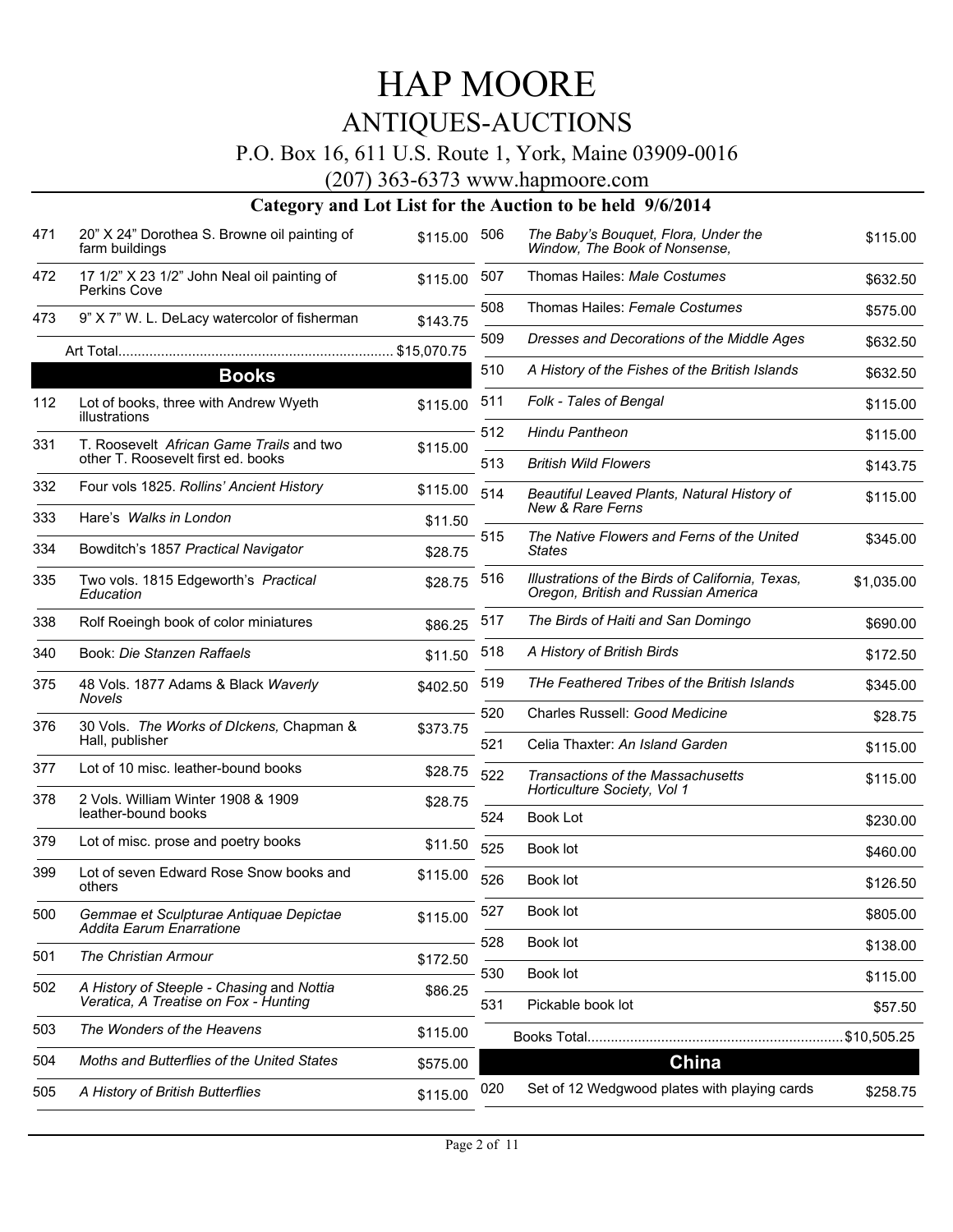### P.O. Box 16, 611 U.S. Route 1, York, Maine 03909-0016

(207) 363-6373 www.hapmoore.com

| 021 | Royal Copenhagen Floral Danica dish                                | \$460.00 | 144 | Lot of Meissen Blue Onion serving pieces                                                 | \$126.50 |
|-----|--------------------------------------------------------------------|----------|-----|------------------------------------------------------------------------------------------|----------|
| 024 | Lot of Miessen and other dishes                                    | \$310.50 | 145 | Ten 9" Meissen Blue Onion soup bowls                                                     | \$218.50 |
| 060 | 10 1/2" R. S. Germany F. Bouchee<br>genre-decorated jewelry box    | \$149.50 | 146 | Fourteen 10" Meissen Blue Onion dinner<br>plates                                         | \$172.50 |
| 068 | Fabienne Jouvin, Paris, 14" floral Asian vase                      | \$690.00 | 147 | Lot of misc. Meissen Blue Onion and other<br>accessory pieces                            | \$373.75 |
| 085 | Large set Spode Jewel dinnerware                                   | \$138.00 | 148 | Lot of misc Meissen Blue Onion china                                                     | \$178.25 |
| 102 | Lot of misc. china and cow pitchers                                | \$63.25  | 159 | Lustreware teapot, creamer and sugar                                                     | \$23.00  |
| 115 | Belleek desert set                                                 | \$161.00 | 201 | 17" Port Hamilton platter, two Hudson River                                              | \$126.50 |
| 116 | Lot of Belleek pitchers and figures                                | \$172.50 |     | plates and cup                                                                           |          |
| 126 | 12 1/2" dia. tall footed Meissen Blue Onion<br>reticulated compote | \$373.75 | 202 | Seven multicolor transfer salad plates                                                   | \$51.75  |
| 127 |                                                                    |          | 203 | Wilkes Barre, Wyoming, pitcher                                                           | \$63.25  |
|     | 13" Meissen Blue Onion table lamp                                  | \$63.25  | 204 | Gothic blue transfer 12" pitcher                                                         | \$97.75  |
| 128 | 18" X 13" Diamond-shaped Meissen Blue<br>Onion serving platter     | \$172.50 | 205 | Tiber River platter, covered vegetable and two<br>soup bowls                             | \$270.25 |
| 129 | 13" Footed Meissen Blue Onion cake plate                           | \$143.75 | 207 | Early Spode scenic sauce tureen                                                          | \$28.75  |
| 130 | 13" Meissen Blue Onion three pod serving<br>dish                   | \$172.50 | 208 | Oriental blue open 10" vegetable dish                                                    | \$126.50 |
| 131 | 18" Meissen Blue Onion warming platter and<br>two warming plates   | \$172.50 | 209 | 9 1/2" Bosphorus fluted compote                                                          | \$97.75  |
| 132 | 13" Meissen Blue Onion fancy covered                               | \$230.00 | 210 | Two blue and white transfer ladles                                                       | \$28.75  |
|     | casarolle                                                          |          | 211 | 9" 19th C. blue and white ginger jar                                                     | \$86.25  |
| 133 | Nest of three Meissen Blue Onion square<br>bowls                   | \$126.50 | 212 | Covered blue and white tureen and platter                                                | \$115.00 |
| 134 | 11" Meissen Blue Onion two pod serving dish                        | \$57.50  | 214 | Blue transfer sauce tureen, gravy, sectional<br>dish and ladle                           | \$97.75  |
| 135 | 20", 18" and 14" Meissen Blue Onion platters                       | \$184.00 | 215 | Celadon bowl, late Continental covered                                                   | \$120.75 |
| 136 | Pair Meissen Blue Onion 11" ewers                                  | \$143.75 |     | vegetable and multicolor 12 1/2" platter                                                 |          |
| 137 | 23 1/2" Meissen Blue Onion fish platter with<br>liner              | \$345.00 | 216 | Four Chinese Export plates                                                               | \$97.75  |
| 138 | 23 1/2" Meissen Blue Onion fish platter                            | \$155.25 | 217 | Portland Basket platter, 11" coffee pot and<br>Priory chamber pot                        | \$132.25 |
| 139 | 14" Meissen Blue Onion shallow serving dish                        | \$97.75  | 218 | Multicolor soup and four pieces of blue<br>transfer                                      | \$115.00 |
| 140 | 10 1/2" Meissen Blue Onion coffee pot with                         |          | 219 | London Limehouse Dock deep blue 15"                                                      |          |
|     | creamer and sugar bowl                                             | \$201.25 |     | platter                                                                                  | \$184.00 |
| 141 | 9" Meissen Blue Onion gravy boat                                   | \$97.75  | 220 | Scottish historical 15" platter                                                          | \$86.25  |
| 142 | Mixed group of sixteen Meissen Blue Onion<br>canister jars         | \$172.50 | 221 | Deep blue horse motif platter, five deep blue<br>plates and eagle over banner sugar bowl | \$373.75 |
|     |                                                                    |          |     |                                                                                          |          |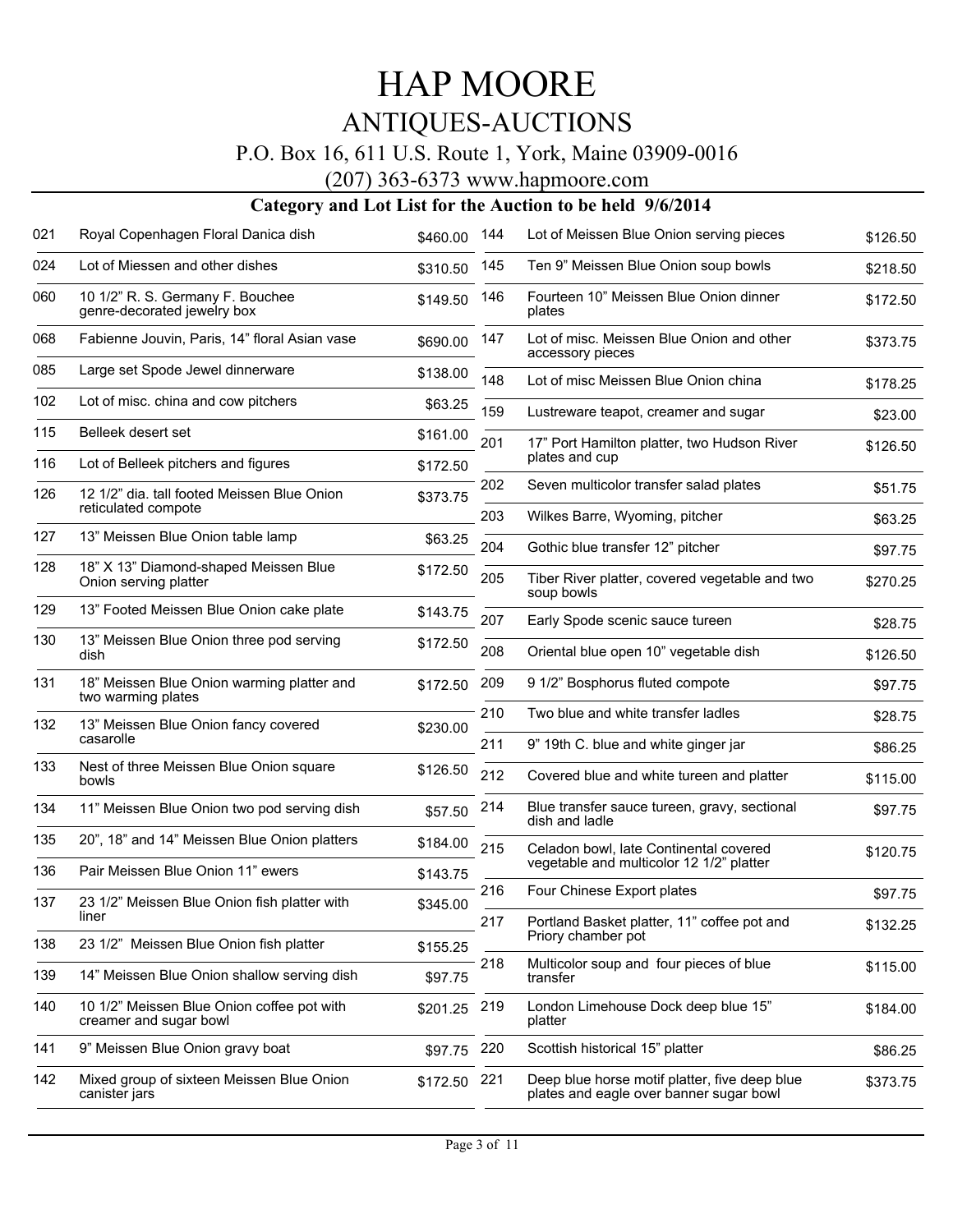### P.O. Box 16, 611 U.S. Route 1, York, Maine 03909-0016

(207) 363-6373 www.hapmoore.com

| 222 | Washington Capitol, Pilgrim plate, states plate<br>and two cups    | \$201.25   |     | <b>Ethnographic</b>                                                       |            |
|-----|--------------------------------------------------------------------|------------|-----|---------------------------------------------------------------------------|------------|
| 223 | Three deep blue Lafayette motif plates                             |            | 038 | 4" Inuit TOOK sculpture of figure with seal                               | \$11.50    |
|     |                                                                    | \$172.50   | 039 | Pair 2 3/4" Bekoalook Inuit sculptures of                                 | \$11.50    |
| 224 | Lot of misc, blue transfer dishes                                  | \$241.50   |     | walruses                                                                  |            |
| 341 | Crown Devon teapot                                                 | \$28.75    | 040 | 5 1/2" Antoghame Inuit sculpture of bird                                  | \$57.50    |
| 352 | 8" Nippon three scene vase                                         | \$97.75    | 041 | 4 1/2" G. Young stone sculpture of eskimo                                 | \$11.50    |
| 353 | 6" Nippon island scene footed vase                                 | \$97.75    | 075 | Pair of 7 1/2" deer hide mukluks                                          | \$28.75    |
| 363 | Set of Royal Copenhagen blue and white<br>china                    | \$1,351.25 | 076 | Pair of 14" deer hide mukluks                                             | \$28.75    |
| 385 | Sadler chintz tea set                                              | \$103.50   | 077 | 10" round decorated Indian hand drum                                      | \$28.75    |
| 386 | Lot of misc. chintz china                                          | \$17.25    | 078 | 14" X 14" round decorated Indian hide drum                                | \$230.00   |
| 387 | Lot of three figural Royal Bayreuth pieces                         | \$51.75    | 080 | 9" square Maine Indian birch bark basket with<br>round top                | \$109.25   |
| 402 | Lot of misc. English china                                         | \$103.50   | 081 | 10" X 6" Maine Indian birch bark basket                                   | \$172.50   |
| 403 | Three Royal Doulton figurines and a toby mug                       | \$40.25    | 082 | 16" X 11" hide and macramé Indian (?)<br>shoulder bag                     | \$316.25   |
| 523 | Lot of 36 Meissen blue onion plates                                | \$270.25   | 083 | Early 3" Arkansas Caddo wooden cup                                        | \$230.00   |
|     |                                                                    |            | 384 | Pair of Maine Indian 38" snowshoes                                        | \$120.75   |
|     | <b>Clocks</b>                                                      |            |     |                                                                           | \$1,357.00 |
| 173 | Conn. split column shelf clock                                     | \$86.25    |     | <b>Furniture</b>                                                          |            |
| 245 | Tiffany & Co. fancy French mantel clock with<br>pair of candelabra | \$833.75   | 057 | Birch one drawer stand                                                    | \$230.00   |
| 270 | Eco Magneto master clock in oak case                               | \$97.75    | 059 | Pease wood frame clothes tree                                             | \$74.75    |
| 319 | Boardman, Bristol, CT shelf clock                                  | \$201.25   | 065 | Fancy mahogany tripod stand                                               | \$51.75    |
|     |                                                                    |            | 066 | Turned legs bulbous PA. settee                                            | \$258.75   |
|     | <b>Dolls</b>                                                       |            | 067 | English walnut Queen Anne ottoman                                         | \$230.00   |
| 058 | Victorian stick and ball doll carriage                             | \$115.00   | 071 | Cherry tripod candle stand with octagonal top                             | \$230.00   |
| 168 | Maple four poster doll bed with bedding                            | \$115.00   | 084 | Samuel Ring Shaker, Alfred, branded<br>spinning wheel                     | \$230.00   |
|     |                                                                    | \$230.00   | 113 | Set of eight 2nd period Chippendale chairs                                | \$690.00   |
|     | <b>Ephemera</b>                                                    |            |     |                                                                           |            |
| 023 | Lot of German diaries                                              | \$11.50    | 114 | Set of six Victorian chairs                                               | \$86.25    |
| 106 | Eight 1893 Colombian Exposition passes                             | \$132.25   | 153 | 19th C. floral motif pole screen                                          | \$28.75    |
|     |                                                                    |            | 156 | 41" Block front and heavily carved 19th C<br>Continental slant front desk | \$230.00   |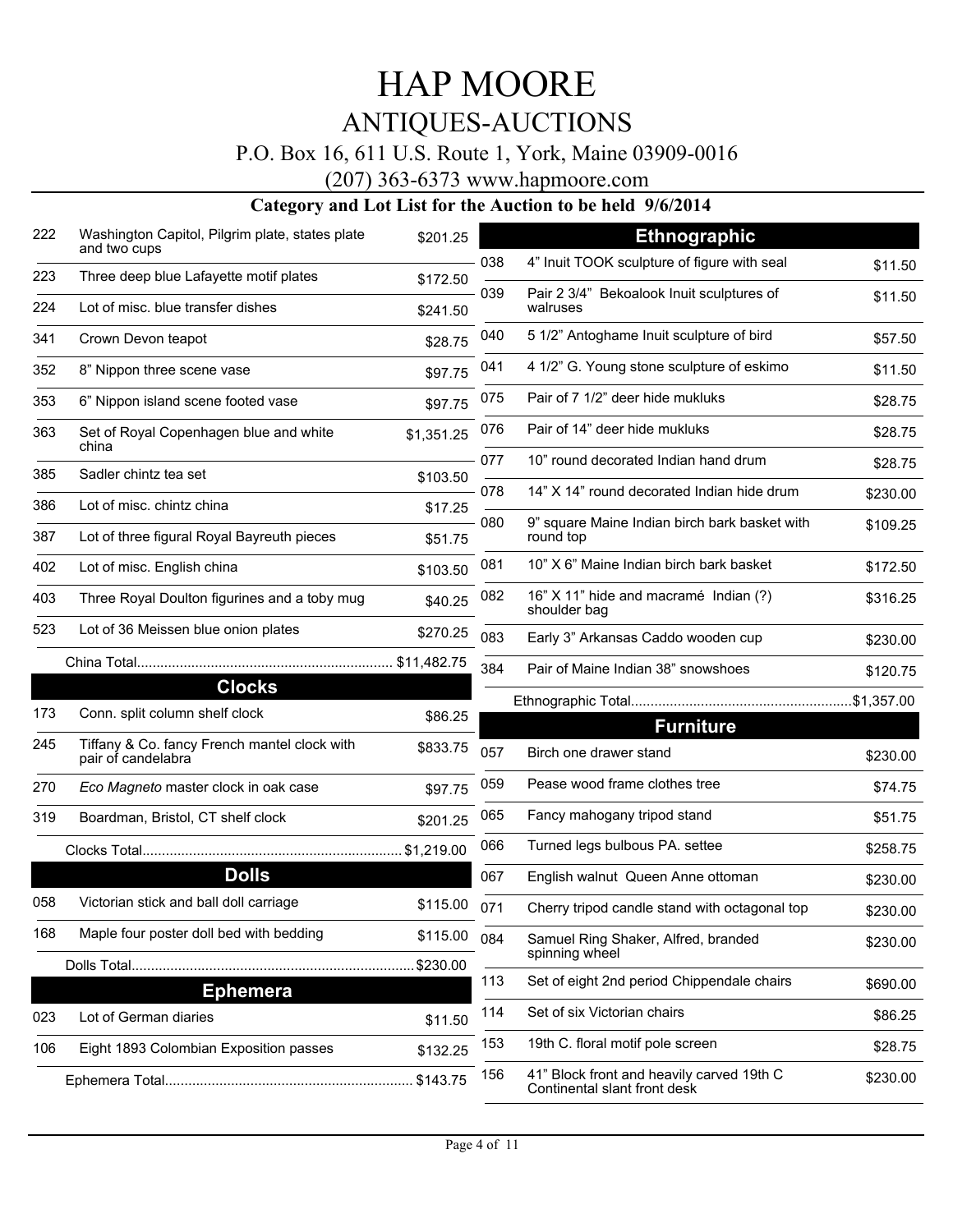### P.O. Box 16, 611 U.S. Route 1, York, Maine 03909-0016

(207) 363-6373 www.hapmoore.com

| 172 | Mahogany drop leaf table                                                     | \$201.25     | 324 | 30" X 51 1/2" Gilt-framed mirror                                                          | \$63.25    |
|-----|------------------------------------------------------------------------------|--------------|-----|-------------------------------------------------------------------------------------------|------------|
| 177 | One drawer pine blanket chest                                                | \$86.25      | 337 | Maine decorated mustard painted dressing<br>table                                         | \$172.50   |
| 178 | Pine blanket chest on high base                                              | \$92.00      | 373 | 35" fancy 20th C. giltwood mirror with Phoenix                                            | \$115.00   |
| 179 | 31" bracket base blanket chest with dbl. arch<br>molding                     | \$230.00     | 380 | crest<br>Small drop leaf marquetry side table                                             |            |
| 193 | Girandole 22" mirror with eagle crest                                        | \$1,495.00   |     |                                                                                           | \$172.50   |
| 194 | Empire four seat settee with carving                                         | \$172.50     | 381 | 44' Slat-sided plant stand                                                                | \$57.50    |
| 226 | Mahogany paw foot china cabinet with                                         | \$747.50     | 382 | 19th C. 62" X 36" X 14" Farrow & Jackson<br>iron wine bin                                 | \$1,092.50 |
|     | serpentine side glass                                                        |              | 383 | Pair of 20th C tiger maple twin beds with<br>carved posts                                 | \$230.00   |
| 227 | Victorian sofa with carving and serpentine<br>skirt                          | \$115.00     | 390 | Tripod mahogany 19th C candle-stand                                                       |            |
| 228 | 46" X 30" carved and gilded mirror                                           | \$28.75      |     |                                                                                           | \$40.25    |
| 229 | 42" X 23" carved and gilded mirror                                           | \$80.50      | 458 | Bow-front Federal four drawer chest                                                       | \$862.50   |
| 230 |                                                                              |              | 459 | Fancy wicker armchair                                                                     | \$230.00   |
|     | 31" round gilded mirror                                                      | \$11.50      | 460 | Bow -back ladder-back NE rocker                                                           | \$40.25    |
| 231 | 44" tapered mahogany pedestal                                                | \$143.75     | 461 | Willimantic Spool Cotton store table with                                                 | \$235.75   |
| 232 | Concrete garden pedestal                                                     | \$11.50      |     | game board top                                                                            |            |
| 233 | 101" X 25" mahogany pier mirror                                              | \$115.00     | 462 | Fancy mahogany occasional table                                                           | \$57.50    |
| 234 | 26" Empire mahogany center table                                             | \$28.75      | 463 | Three tier 19th C. pine plantstand                                                        | \$126.50   |
| 239 | 143 slot C. 1900 lot hotel key unit                                          | \$57.50      | 464 | 1830's Portland ME Supreme Court Justice's<br>chair                                       | \$230.00   |
| 241 | Marble top 19th c. metallic stand                                            | \$28.75      | 465 | Three piece Victorian walnut parlor set with<br>carved heads                              | \$115.00   |
| 271 | Heavily carved 35" marbled turtle top table                                  | \$115.00     | 477 | Victorian walnut dining table with 4 leaves                                               | \$115.00   |
| 272 | 36" Oval marble top table                                                    | \$57.50      |     |                                                                                           |            |
| 274 | Paint-decorated spinnet desk and chair                                       | \$86.25      |     | <b>General</b>                                                                            |            |
| 275 | Wicker sewing stand                                                          | \$74.75      | 002 | Mahogany 10" bracket base table box                                                       |            |
|     |                                                                              |              |     |                                                                                           | \$143.75   |
| 276 | Set of ten 19th c. George P. Meserve and<br>Meserve & Chandler grange chairs | \$115.00 013 |     | Rosewood box with 2 1/4" square needlework<br>sampler                                     | \$74.75    |
| 281 | 19th C. old red half tester rope bed                                         | \$402.50 036 |     | 10 1/2" X 8 1/2" John Laurent 1963 10 1/2" X<br>8 1/2" Artist proof etching of Henry Card | \$287.50   |
| 283 | 48 in. old blue blanket box                                                  | \$143.75     | 037 | Lot of small scales and accessories                                                       | \$57.50    |
| 284 | Pair of 19th C. pine hanging old red shelves                                 | \$747.50     | 042 | 11" V. Glinsky carved stone of reclining                                                  |            |
| 320 | Walnut turtle top table                                                      | \$57.50      |     | woman                                                                                     | \$28.75    |
| 323 | Asian marble top carved rosewood table                                       | \$143.75     | 044 | Lion and serpent 11" caste iron doorstop                                                  | \$51.75    |
|     |                                                                              |              |     |                                                                                           |            |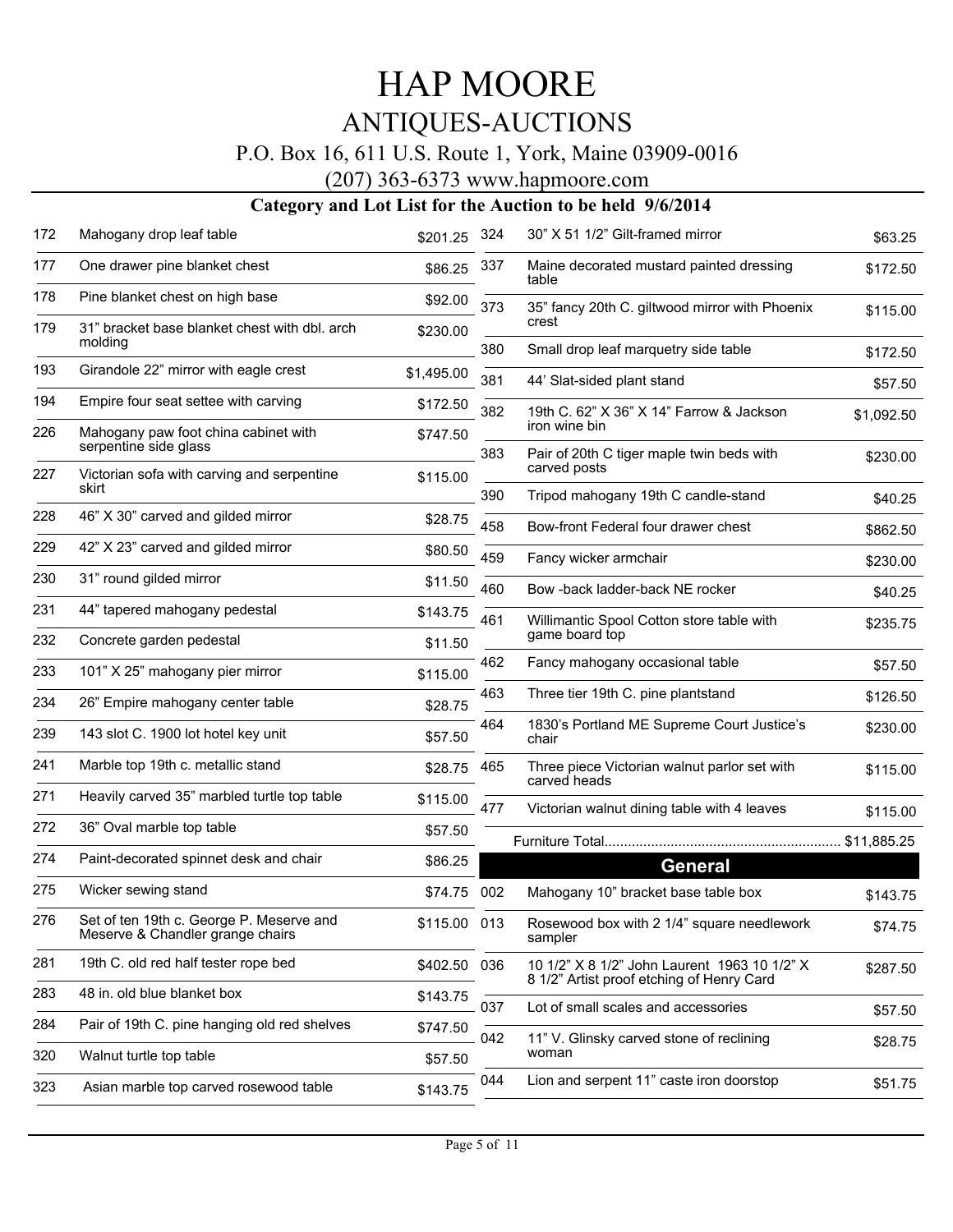### P.O. Box 16, 611 U.S. Route 1, York, Maine 03909-0016

(207) 363-6373 www.hapmoore.com

| 045 | A. Cain bronze plaque of dead fowl                            | \$57.50    | 248 | 9" Carved figure of a man                                        | \$86.25    |
|-----|---------------------------------------------------------------|------------|-----|------------------------------------------------------------------|------------|
| 051 | 12" Sterling overlay basket                                   | \$11.50    | 250 | National cash register, Ser. #1132086-416                        | \$431.25   |
| 052 | 12" Mirrored jewelry tray                                     | \$11.50    | 263 | 1900 Navajo stone sculpture                                      | \$63.25    |
| 055 | Lot of misc. world china and pottery                          | \$109.25   | 273 | Paint decorated coal hod                                         | \$97.75    |
| 061 | Tin twelve tube candlemold                                    | \$23.00    | 278 | Three Victorian purses and two lapel watches                     | \$63.25    |
| 062 | Pair of 20" carved stone foo dogs                             | \$1,725.00 | 326 | Naughty Nellie boot jack                                         | \$28.75    |
| 063 | Pair of 10" cast iron urns                                    | \$23.00    | 328 | Currier's 1896 Ould Newbury and<br>Newburyport-made food chopper | \$11.50    |
| 072 | 19th C. hobby horse on frame                                  | \$57.50    | 345 | 47" X 43" 19th C. wooden garden gate                             | \$201.25   |
| 073 | 17" cast iron cat bootscraper or roof fixture                 | \$460.00   | 347 | Two floral and two Gone-with-the-Wind                            | \$103.50   |
| 074 | 12" buttocks and 9" covered coil baskets                      | \$28.75    |     | doorstops                                                        |            |
| 100 | 18th C molding plane, shoes, powders horns                    | \$230.00   | 348 | 16" Unmarked #32 cast iron coffee grinder                        | \$28.75    |
|     | in basket                                                     |            | 369 | 8" Cock Robin tin plate and rose butter stamp                    | \$51.75    |
| 149 | Fancy mounted mother of pearl and painted<br>lady's fan       | \$345.00   | 370 | 6" Asian bronze footed pot with exotic birds                     | \$28.75    |
| 150 | Two mounted early 19th C lady's fans                          | \$373.75   | 372 | 24" X 24" carved and painted ornamental<br>horse                 | \$402.50   |
| 151 | Two framed early 19th C watercolor fans                       | \$287.50   | 401 | Mother of pearl LeMaire opera glasses                            | \$63.25    |
| 152 | Signed Geo. Tolman oval framed decorative<br>beadwork         | \$51.75    | 405 | Don McKinney American goldfinch and<br>chickadee carved birds    | \$74.75    |
| 154 | 18th C brass coal pan                                         | \$40.25    | 469 | Marble top inlaid demilune side table                            | \$230.00   |
| 155 | Early peel, pierced tin lantern, copper pot and<br>kneeler    | \$172.50   | 470 | Walking stick made from fence rail split by A.<br>Lincoln        | \$6,325.00 |
| 157 | Pair of 19th C flame-finial brass andirons and<br>fire screen | \$51.75    | 532 | Pair andirons                                                    | \$201.25   |
| 158 | Lot of walking sticks and umbrellas                           | \$258.75   |     |                                                                  |            |
| 170 | Two decorated Chinese hat boxes                               | \$28.75    |     | <b>Glass</b>                                                     |            |
| 174 | Early 19th C hanging spoon rack                               | \$86.25    | 049 | 13" Pair of green floral decorated candle<br>lustres             | \$120.75   |
| 175 | 19th C hanging one drawer shelf                               | \$23.00    | 050 | 14" Pair decorated cranberry lustres                             | \$155.25   |
| 176 | 11" diam. handled firkin                                      | \$97.75    | 118 | Lot of cut to clear goblets and dishes                           | \$28.75    |
| 180 | 48" Brass fire fender                                         | \$51.75    | 119 | Large set of red flash pitcher and goblets                       | \$28.75    |
| 181 | 18th C. brass hot water kettle and footman                    | \$28.75    | 120 | 11 1/2" Cut to clear blue bowl                                   | \$97.75    |
| 195 | 28 1/2 in. 1898 iron banner weathervane                       | \$977.50   | 121 | 10 1/2" Oval cranberry cut to clear vase                         | \$40.25    |
| 196 | 1858 paint-decorated hanging spoon rack<br>with pewter spoons | \$57.50    | 122 | Lot of mixed blown and pressed red glass                         | \$28.75    |
|     |                                                               |            |     |                                                                  |            |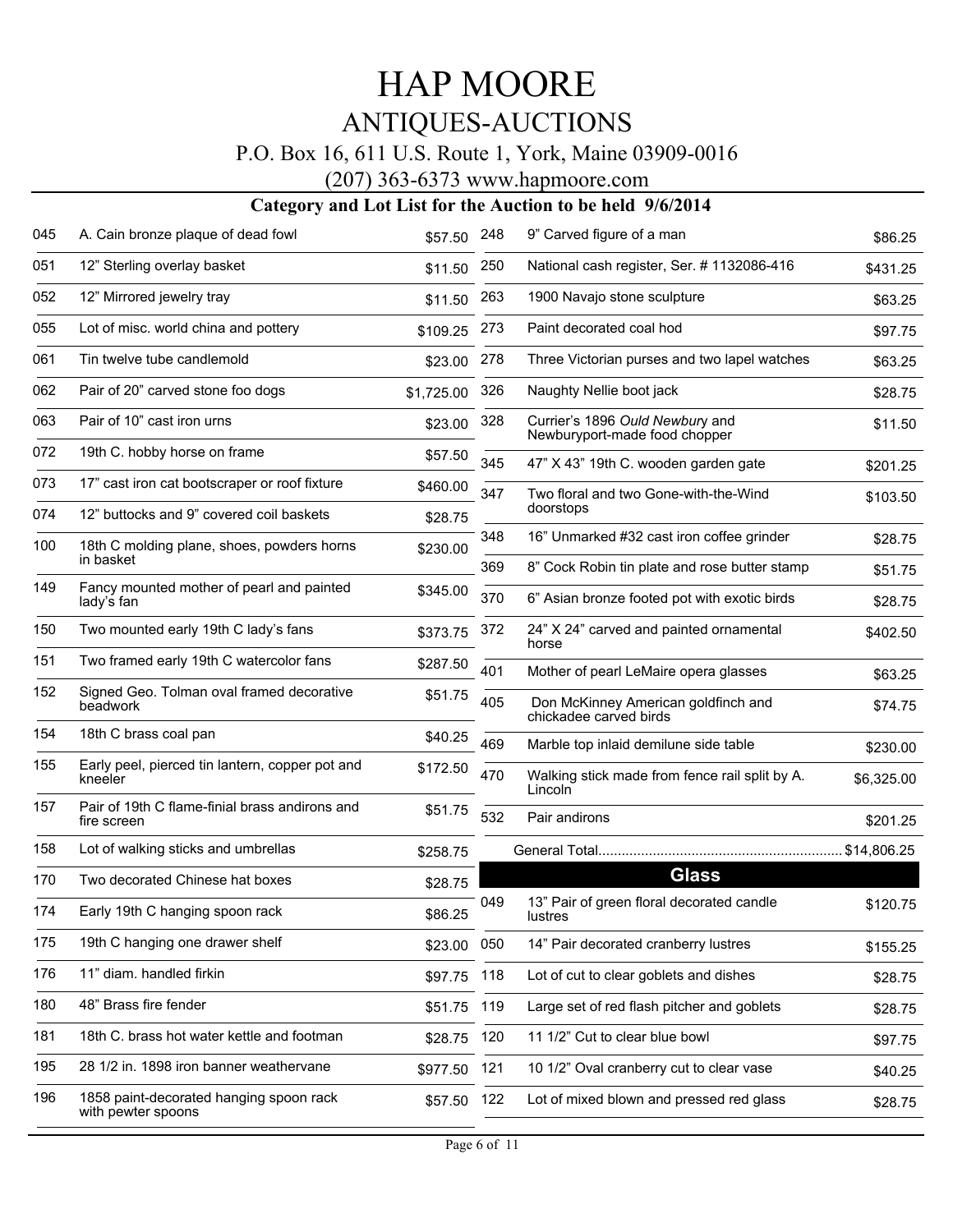### P.O. Box 16, 611 U.S. Route 1, York, Maine 03909-0016

(207) 363-6373 www.hapmoore.com

| 123 | Lot of mixed Bohemian glass serving and<br>individual pieces      | \$74.75      | 107        | Sterling southwest eagle brooch                                                                     | \$51.75              |
|-----|-------------------------------------------------------------------|--------------|------------|-----------------------------------------------------------------------------------------------------|----------------------|
| 124 | Lot of Bohemian vases and decanters                               | \$57.50      | 108        | Lot of 14k jewelry                                                                                  | \$920.00             |
| 125 | Etched Bohemian decanter with dogs in                             | \$28.75      | 109        | Lot of sterling jewelry                                                                             | \$258.75             |
|     | landscape                                                         |              | 268        | Taxco .980 bracelet and .925 brooch                                                                 | \$155.25             |
| 184 | Glass demijon                                                     | \$57.50      | 269        | Howard gold-filled pocket watch and                                                                 | \$86.25              |
| 213 | 8 1/2" coinspot pitcher                                           | \$34.50      |            | Hampden lady's gold-filled pocket watch                                                             |                      |
| 344 | Vannes clear glass vase                                           | \$28.75      | 408        | Lady's Movado museum wristwatch                                                                     | \$86.25              |
| 358 | 11" Fluted multicolor bride's basket                              | \$40.25      | 409        | Lady's 14k Movado wristwatch                                                                        | \$488.75             |
| 359 | 7" Footed blown multicolor Victorian vase with<br>applied flowers | \$92.00      | 410<br>411 | 14k three diamond lady's ring<br>18k Enamel bar pin                                                 | \$517.50<br>\$161.00 |
| 362 | 8" Cone-shaped art glass vase with red swirl                      | \$23.00      | 412        |                                                                                                     |                      |
| 367 | 13 1/2" Unmarked fluted top green swirl art<br>glass vase         | \$345.00     |            | Two Orlinda Natewa signed sterling and<br>turquiose cuff bracelets                                  | \$488.75             |
| 388 | Etched yellow Bohemian glass vases                                | \$40.25      | 413        | R.G. Scott signed sterling Southwest Indian<br>style overlaid cuff bracelet                         | \$345.00             |
| 389 | Three etched red Bohemian glass vases with<br>running deer        | \$109.25     | 414        | Sterling Southwest Navajo turquoise and red<br>coral cuff bracelet signed DL                        | \$172.50             |
| 398 | Blown clear glass decanter                                        | \$103.50     | 415        | Sterling and turquoise Navajo pendant,<br>signed CD                                                 | \$805.00             |
| 449 | Cobalt blue floral decorated bride's basket<br>and cracker jar    | \$74.75      | 416        | Sterling and mother of pearl Zuni Indian inlaid<br>cuff bracelet signed Joseph & Lola Hechilay      | \$126.50             |
| 466 | 25"" Hanging apothecary fixture                                   | \$86.25      | 417        | Sterling and mosaic inlaid pendant signed<br>Bryon Yellowhorse                                      | \$230.00             |
| 467 | Lot of 30 large apothecary jars                                   | \$166.75     | 418        | Sterling, jet, mother of pearl, opal, coral and                                                     | \$287.50             |
| 468 | Lot of 29 small apothecary jars and ceramic<br>inhaler            | \$97.75      |            | turquoise Navajo mosaic pendant                                                                     |                      |
|     |                                                                   |              | 419        | Sterling, jet, mother of pearl, coral and<br>turquoise mosaic cuff bracelet, signed<br>Herman Smith | \$287.50             |
|     | <b>Jewelry</b>                                                    |              | 420        | Lot of six necklaces and a Navajo charm                                                             | \$51.75              |
| 005 | Lady's platinum, diamond and sapphire<br>bracelet                 | \$4,025.00   |            | bracelet                                                                                            |                      |
| 006 | Lady's 14k gold link bracelet                                     | \$4,370.00   | 421        | Two sterling Navajo mosaic inlaid bracelets                                                         | \$661.25             |
| 007 | Pair of lady's 14k diamond stud earrings                          | \$891.25     | 422        | Sterling and 14k Francis Taylor (?) signed<br>Navajo storyteller bracelet and ring                  | \$115.00             |
| 008 | Man's 14k U.S. military academy ring                              | \$258.75     | 423        | Two signed Navajo cuff bracelets                                                                    | \$258.75             |
| 009 | Lady's 14k diamond pendant                                        | \$2,530.00   | 424        | Sterling and opal flexible Navajo bracelet<br>signed C. Begay                                       | \$195.50             |
| 010 | Two 14k baby link bracelets, 14k pin and<br>pendant               | \$373.75 425 |            | Sterling and 14k Navajo pendant, signed<br>Taylor                                                   | \$230.00             |
| 025 | 14k money clip                                                    | \$747.50     |            |                                                                                                     |                      |
|     |                                                                   |              |            |                                                                                                     |                      |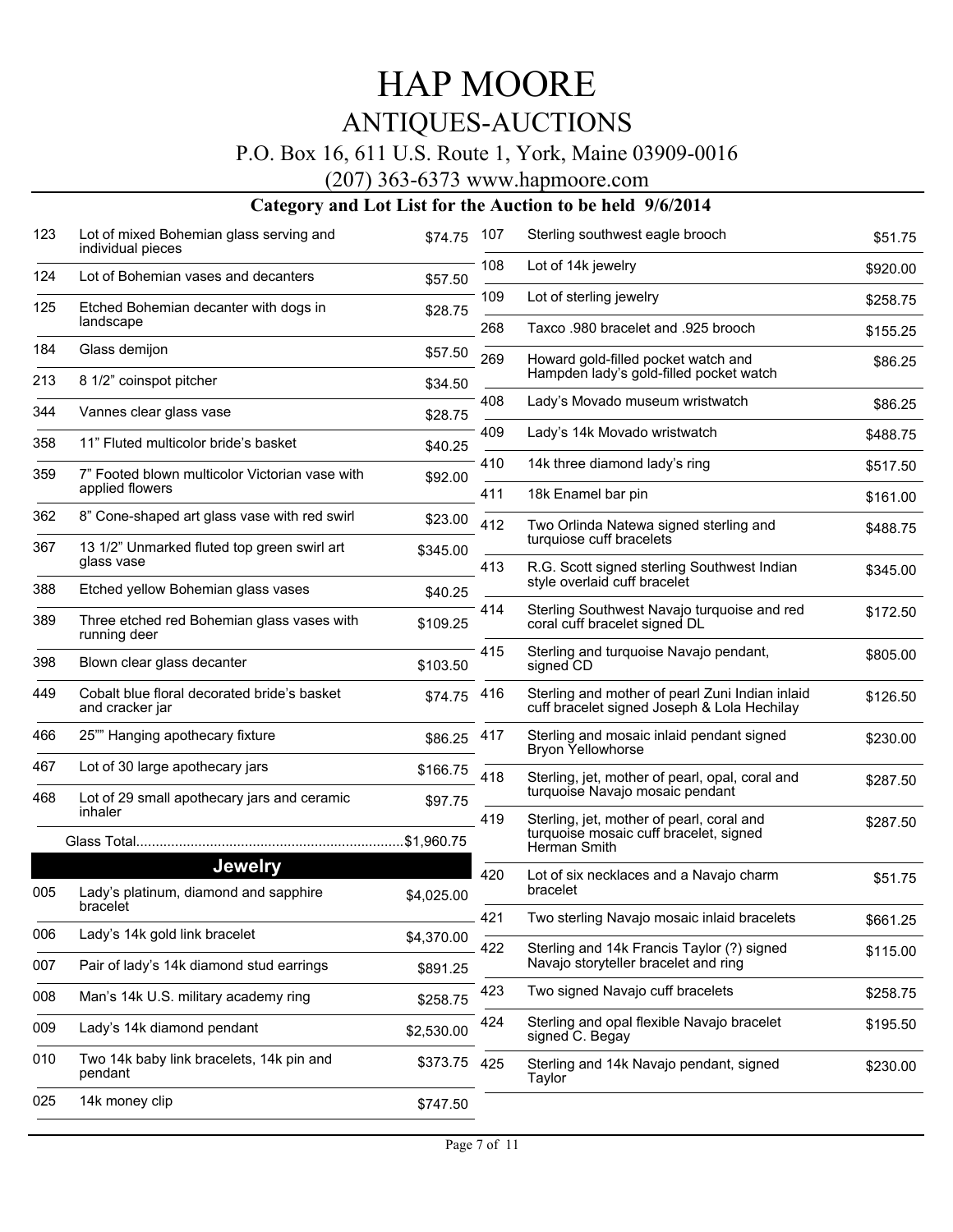### P.O. Box 16, 611 U.S. Route 1, York, Maine 03909-0016

(207) 363-6373 www.hapmoore.com

| 426 | Lot of seven sterling antique Navajo and Zuni<br>railroad bracelets                      | \$218.50 | 452 | Lot of gold jewelry                                                     | \$373.75   |
|-----|------------------------------------------------------------------------------------------|----------|-----|-------------------------------------------------------------------------|------------|
| 427 | Sterling, turquoise and charoite Navajo                                                  | \$80.50  | 453 | Lot of gold-filled jewelry                                              | \$63.25    |
|     | pendant set                                                                              |          | 457 | Two gold-filled pocket watches                                          | \$63.25    |
| 428 | Sterling and turquoise flexible link Navajo<br>bracelet, signed JP                       | \$345.00 | 474 | Platinum and diamond circle pin                                         | \$3,910.00 |
| 429 | Sterling inlaid Navajo bracelet, signed F.<br>Tekala, and sterling Navajo pin, signed    | \$178.25 | 475 | 18k diamond and blue sapphire pin                                       | \$690.00   |
|     | Burdian Soseeah                                                                          |          | 476 | 14k and 10k filigree pins                                               | \$74.75    |
| 430 | Three sterling Navajo cuff bracelets                                                     | \$241.50 | 479 | 14k antique sardonyx shell cameo brooch                                 | \$488.75   |
| 431 | Three sterling and turquoise Navajo<br>necklaces                                         | \$172.50 | 480 | Suite of 14k and mastodon ivory Navajo Bear<br>Fetish jewelry           | \$891.25   |
| 432 | Sterling, turquoise and coral Navajo pendant<br>signed Jeri Clark,                       | \$172.50 | 481 | 14k and Diamond flat link bracelet                                      | \$1,408.75 |
| 433 | Sterling Zuni squash blossom necklace                                                    | \$373.75 | 482 | Lady's sterling and 18k cuff bracelet                                   | \$149.50   |
| 434 | Sterling, mother of pearl, turquoise, coral and                                          | \$86.25  | 483 | 14k slide charm bracelet                                                | \$1,150.00 |
|     | tortoise shell Bolo tie                                                                  |          | 484 | 14k diamond and pearl Celtic design brooch                              | \$948.75   |
| 435 | Two sterling pendants and sterling, turquoise,<br>charoite and mosaic inlaid pin         | \$138.00 | 485 | 14k Australian fire opal ring and 14k<br>Tanzanite and diamond ring     | \$805.00   |
| 436 | Five sterling and turquoise rings and a stick<br>pin                                     | \$63.25  | 486 | Lot of misc. gold jewelry                                               | \$431.25   |
| 437 | Three sterling, turquoise and applique 14K on<br>sterling rings and sterling scarf pin   | \$143.75 | 487 | Sterling and 14k flexible link necklace and<br>bracelet, signed Dunigan | \$431.25   |
| 438 | Sterling and fire opal Navajo cuff bracelet,<br>signed EG                                | \$178.25 | 488 | 14k Navajo Bear Fetish flexible link bracelet                           | \$373.75   |
| 440 | Three sterling and 14k Navajo bear fetish,<br>turquoise and coral and turquoise pendants | \$224.25 | 489 | 14k flexible link bracelet                                              | \$212.75   |
| 441 | Sterling and turquoise Navajo concho belt w/                                             | \$258.75 | 490 | 14k white gold and diamond puff heart<br>necklace                       | \$115.00   |
|     | maker's hallmark                                                                         |          | 491 | 14k ring and pair of earrings                                           | \$189.75   |
| 442 | Sterling and turquoise 18 piece Navajo<br>concho belt                                    | \$155.25 | 492 | Lot of misc. jewelry and watches                                        | \$287.50   |
| 443 | Sterling and turquoise 15 piece Navajo<br>concho belt                                    | \$115.00 |     |                                                                         |            |
| 444 | Lot of misc. sterling and plated Indian jewelry                                          | \$230.00 |     | Lighting                                                                |            |
| 445 | Lady's 18k diamond ring                                                                  | \$230.00 | 064 | Pair of fancy wrought iron two-light fixtures                           | \$373.75   |
| 446 | Lady's 18k emerald and seed pearl ring                                                   | \$316.25 | 101 | Lot of 19th C dark green bottles                                        | \$230.00   |
| 447 | Lady's 18k and blue sapphire ring                                                        |          | 103 | Early Continental four font brass fluid lamp                            | \$28.75    |
| 448 | Two 9ct amethyst pins                                                                    | \$201.25 | 160 | Double brass student lamp                                               | \$40.25    |
|     |                                                                                          | \$316.25 | 182 | 20th C hanging pierced tin chandelier                                   | \$11.50    |
| 451 | Lot of sterling jewelry and shakers                                                      | \$86.25  |     |                                                                         |            |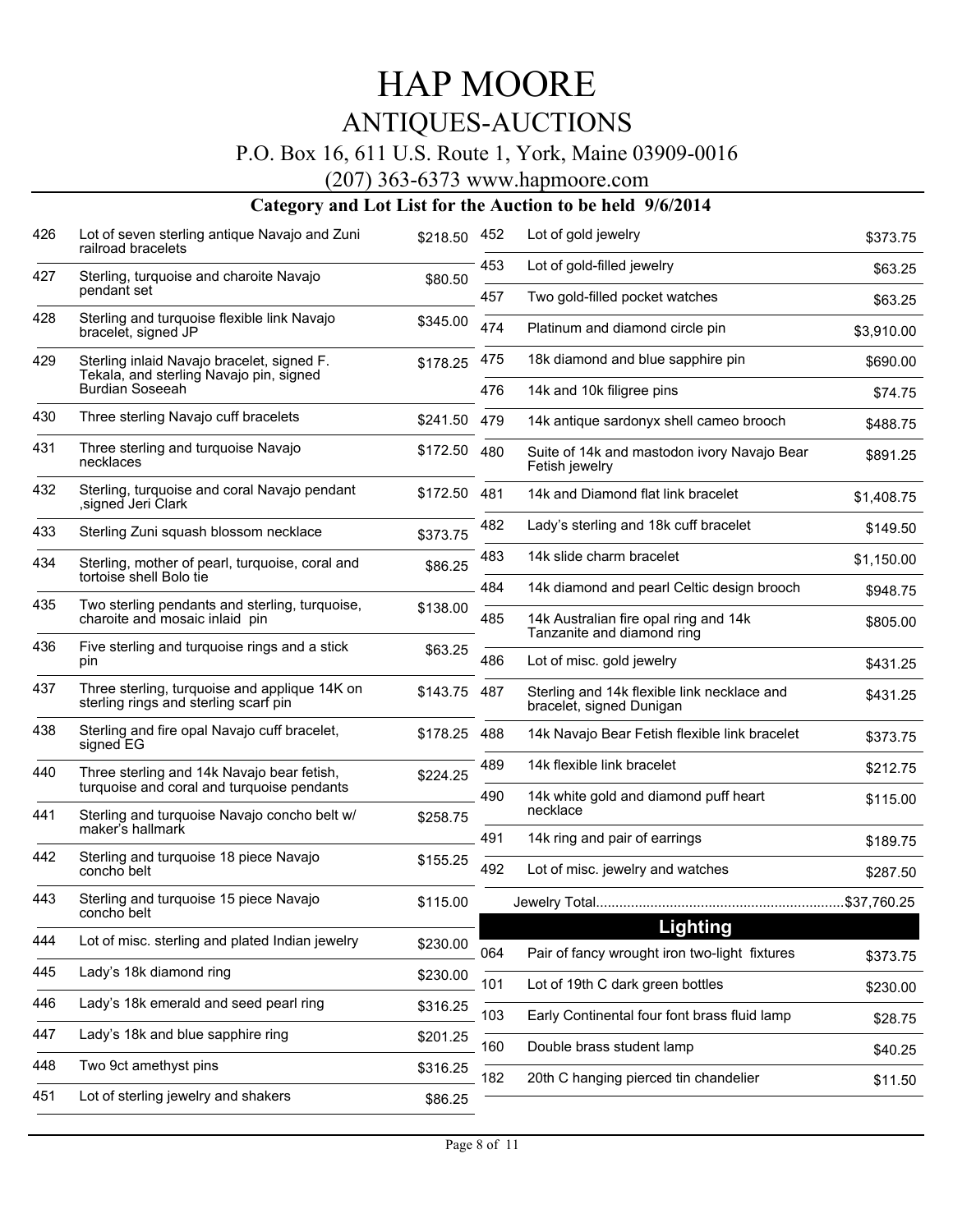### P.O. Box 16, 611 U.S. Route 1, York, Maine 03909-0016

(207) 363-6373 www.hapmoore.com

| 235 | Two exterior metallic carriage house light<br>fixtures | \$57.50  | 018 | 6th plate double image tintype of children with<br>toys        | \$178.25 |
|-----|--------------------------------------------------------|----------|-----|----------------------------------------------------------------|----------|
| 236 | Three early electric hanging brass fixtures            | \$28.75  | 019 | 1/4 plate thermoplastic photo case                             | \$161.00 |
| 237 | Four light brass gasolier                              | \$28.75  | 079 | Two photographs of Indians, souvenir Indian<br>canoe and brush | \$51.75  |
| 238 | B. & H. fancy metallic piano lamp mounted on<br>stand  | \$258.75 |     |                                                                |          |
| 240 | Cranberry Coinspot hall fixture                        | \$57.50  |     | <b>Pipes</b>                                                   |          |
| 242 | Faceted and etched glass hall fixture                  | \$109.25 | 285 | 10 1/2" carved bone pipe of sailor in boat                     | \$431.25 |
| 243 | Fancy etched glass and brass hall fixture              | \$172.50 | 286 | 5 1/2" X 4" carved pipe                                        | \$86.25  |
| 246 | Lot of eight gas and seven electric light<br>shades    | \$132.25 | 287 | 7 in. carved pipe depicting fully dressed dog                  | \$63.25  |
| 336 | Hanging two light brass fixture with Steuben           |          | 288 | 4" carved pipe depicting friar                                 | \$172.50 |
|     | aurene shades                                          | \$63.25  | 289 | 4" carved pipe depicting man with mustache                     | \$201.25 |
| 346 | 8 3/4" hammered copper Arts & Crafts lamp<br>base      | \$172.50 | 290 | 3" carved pipe depicting smiling lady in<br>bonnet             | \$57.50  |
| 366 | 14" hanging glass apothecary fixture                   | \$23.00  | 291 | 5 1/2" carved pipe depicting man in feathered<br>hat           | \$28.75  |
| 393 | Pair 19" bronze candlesticks with puti and<br>lamb     | \$143.75 | 292 | 6 1/2" carved pipe depicting bearded man<br>with turban        | \$189.75 |
| 395 | 19" Pair of Asian motif lamps                          | \$86.25  | 293 | 4 3/4" Pipe with carved lion                                   | \$51.75  |
| 396 | Wrought iron two light candle-stand                    | \$172.50 | 294 | 2 1/2" pipe bowl with carved horses                            | \$28.75  |
| 397 | Mid-20th c. stained glass hanging shade                | \$28.75  | 295 | Two pipes with carved bird talon                               | \$109.25 |
|     | <b>Military</b>                                        |          | 296 | 14" pipe with carved deer and animal horn<br>trim              | \$143.75 |
| 012 | Honneur Et Patrie French memorial medal                | \$51.75  | 297 | 10" carved pipe depicting court jester                         | \$115.00 |
|     |                                                        |          | 298 | 3" pipe with carved skull resting on hand                      | \$258.75 |
|     | <b>Musical</b>                                         |          | 299 | 7" pipe bowl depicting carved man                              | \$28.75  |
| 371 | Six tune music box                                     | \$195.50 | 300 | 3 3/4" carved pipe bowl depicting man in fez                   | \$28.75  |
|     |                                                        | \$195.50 | 301 | 4" talon-carved cheroot holder                                 | \$11.50  |
|     | Photography                                            |          | 302 | 4 1/4" carved bird pipe                                        |          |
| 014 | Mixed lot of thermoplastic and leather photo<br>cases  | \$212.75 |     |                                                                | \$28.75  |
| 015 | Lot of six 9th plate thermoplastic photo cases         | \$218.50 | 303 | Niagara souvenir pipe with carved Indian<br>brave              | \$28.75  |
| 016 | Lot of six misc. thermoplastic photo cases             | \$212.75 | 304 | 6 1/4" Montereau, Paris clay pipe, fire pumper<br>motif        | \$74.75  |
| 017 | Lot of mixed thermoplastic and leather photo<br>cases  | \$172.50 | 305 | 3" Pipe with carved running horse bowl                         | \$23.00  |
|     |                                                        |          |     |                                                                |          |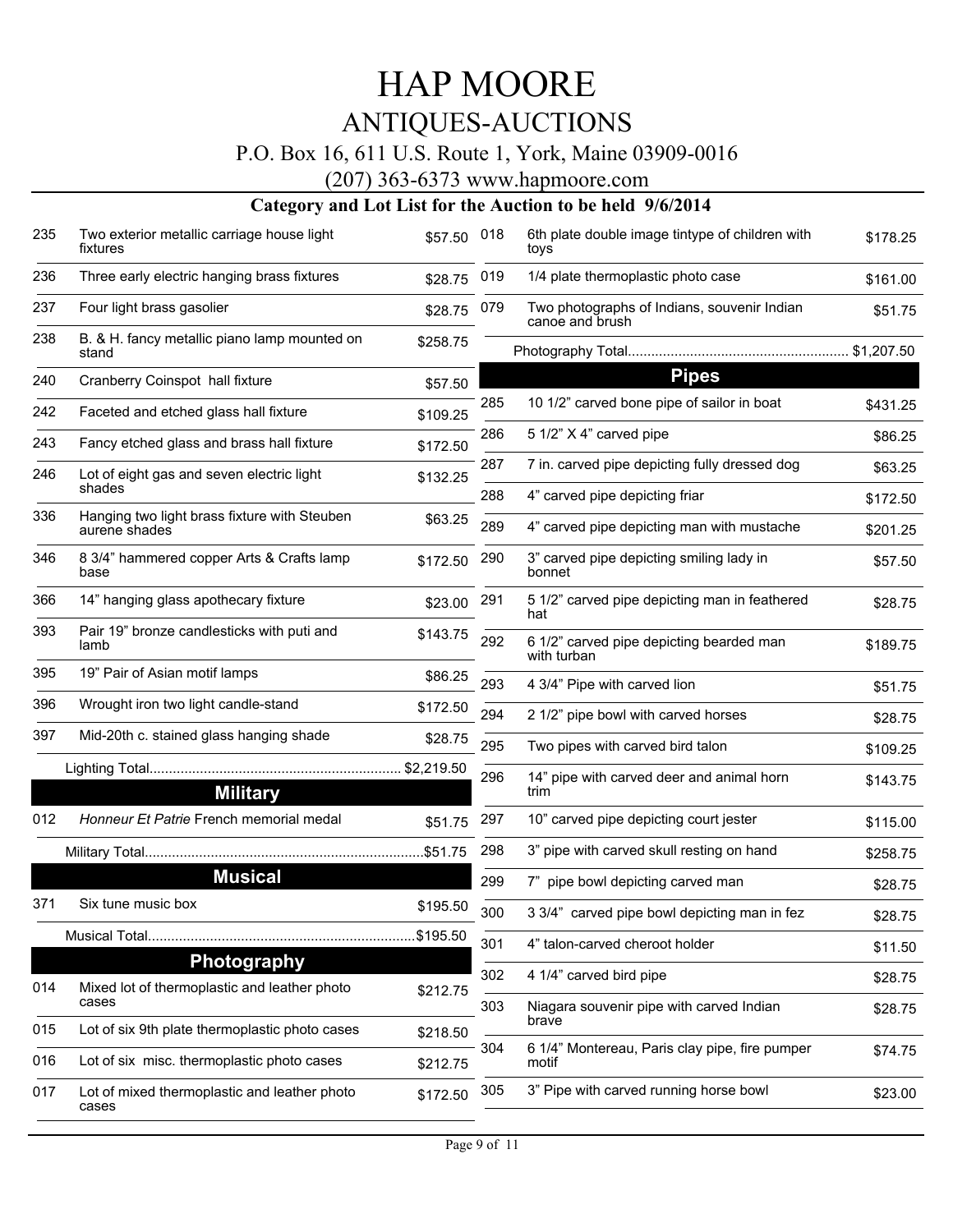### P.O. Box 16, 611 U.S. Route 1, York, Maine 03909-0016

(207) 363-6373 www.hapmoore.com

| 306 | Seven advertising pipes                        | \$86.25     | 199 | Decorated 2 gal. crock                                        | \$28.75   |
|-----|------------------------------------------------|-------------|-----|---------------------------------------------------------------|-----------|
| 307 | Seven decorated ceramic water pipes            | \$132.25    | 200 | Nichols & Boynton, Burlington VT, 3 gal.<br>decorated jug     | \$57.50   |
| 308 | Two Indian 4 1/2 in. black pottery pipes       | \$230.00    | 206 | Four English tiles                                            | \$51.75   |
| 309 | Two small carved pipes, one with a head        | \$34.50     | 247 | Small fancy art pottery vase                                  | \$132.25  |
| 310 | 8" Comoy's Extraordinaire pipe                 | \$28.75     | 264 | Fulper glazed pitcher and ewer                                | \$74.75   |
| 311 | 5" Chicago World's Fair pipe                   | \$28.75     | 265 | 8" Saturday Evening Girls art pottery vase                    | \$40.25   |
| 312 | Nine miniature pipes, and two cheroot holders  | \$28.75     | 266 | 10 1/2" Weller vase                                           | \$28.75   |
| 313 | Six misc. pipe bowls                           | \$28.75     | 267 | 10 1/2" signed Vienna porcelain vase                          | \$11.50   |
| 314 | Four briar pipes                               | \$63.25     | 349 | Fort Edwards 2 gal. decorated jug                             | \$57.50   |
| 315 | Five 8" to 29" Eastern European pipes          | \$143.75    | 350 | Fort Edwards 2 gal. bird-decorated crock                      |           |
| 316 | Lot of misc. pipes and stems                   | \$28.75     | 351 | 9" WellerWare marked bowl                                     | \$57.50   |
| 317 | Lot of eight tobacco advertising boxes         | \$23.00     | 354 | Three pieces of Majolica                                      | \$63.25   |
| 318 | Three Zippo and two other advertising lighters | \$11.50     | 355 | 10" shallow majolica dish with cupid on lion                  | \$74.75   |
| 325 | Friar-carved pipe rack                         | \$23.00     |     |                                                               | \$51.75   |
|     |                                                | .\$3,053.25 | 356 | 4" swirled art pottery vase                                   | \$11.50   |
|     | <b>Postcards</b>                               |             | 357 | Three piece McCoy pine cone teaset                            | \$51.75   |
| 105 | Lot of postcards                               | \$86.25     | 360 | 10" and 8" Roseville Velmoss Scross vases                     | \$28.75   |
|     |                                                | \$86.25     | 361 | 8 1/2" Roseville cornucopia vase                              | \$40.25   |
|     | <b>Pottery</b>                                 |             |     |                                                               |           |
| 022 | Southwest pottery bowl signed Lopez            | \$40.25     |     | <b>Rugs</b>                                                   |           |
| 056 | American pottery jardiniere and pedestal       | \$40.25     | 279 | 4' 8" X 2' 8" Oriental runner and three scatter<br>rugs       | \$115.00  |
| 104 | Redware covered casserole                      | \$11.50     | 329 | 8' 6" X 11' 9" Oriental rug                                   | \$402.50  |
| 183 | Continental ceramic covet top                  | \$28.75     | 529 | Oriental rug                                                  | \$115.00  |
| 185 | Oversized Continental ginger jar               | \$63.25     |     |                                                               | .\$632.50 |
| 187 | Two 12" green spongeware bowls                 | \$40.25     |     | <b>Silver</b>                                                 |           |
| 188 | Lot of green spongeware bowls and custards     | \$28.75     | 001 | Sterling Tiffany jewelry box and silver-plated<br>flask       | \$431.25  |
| 189 | 11 1/2" blue spongeware bowl                   | \$28.75 003 |     | Tiffany sterling 9" bowl                                      | \$454.25  |
| 197 | 14" tall 3 gal. and 8" decorated crocks        | \$103.50    | 004 | Tiffany sterling 13" plate                                    | \$517.50  |
| 198 | John Hayes, Manchester, NH jug                 | \$28.75 011 |     | Two sterling WWII American flyer's wings and<br>link bracelet | \$86.25   |